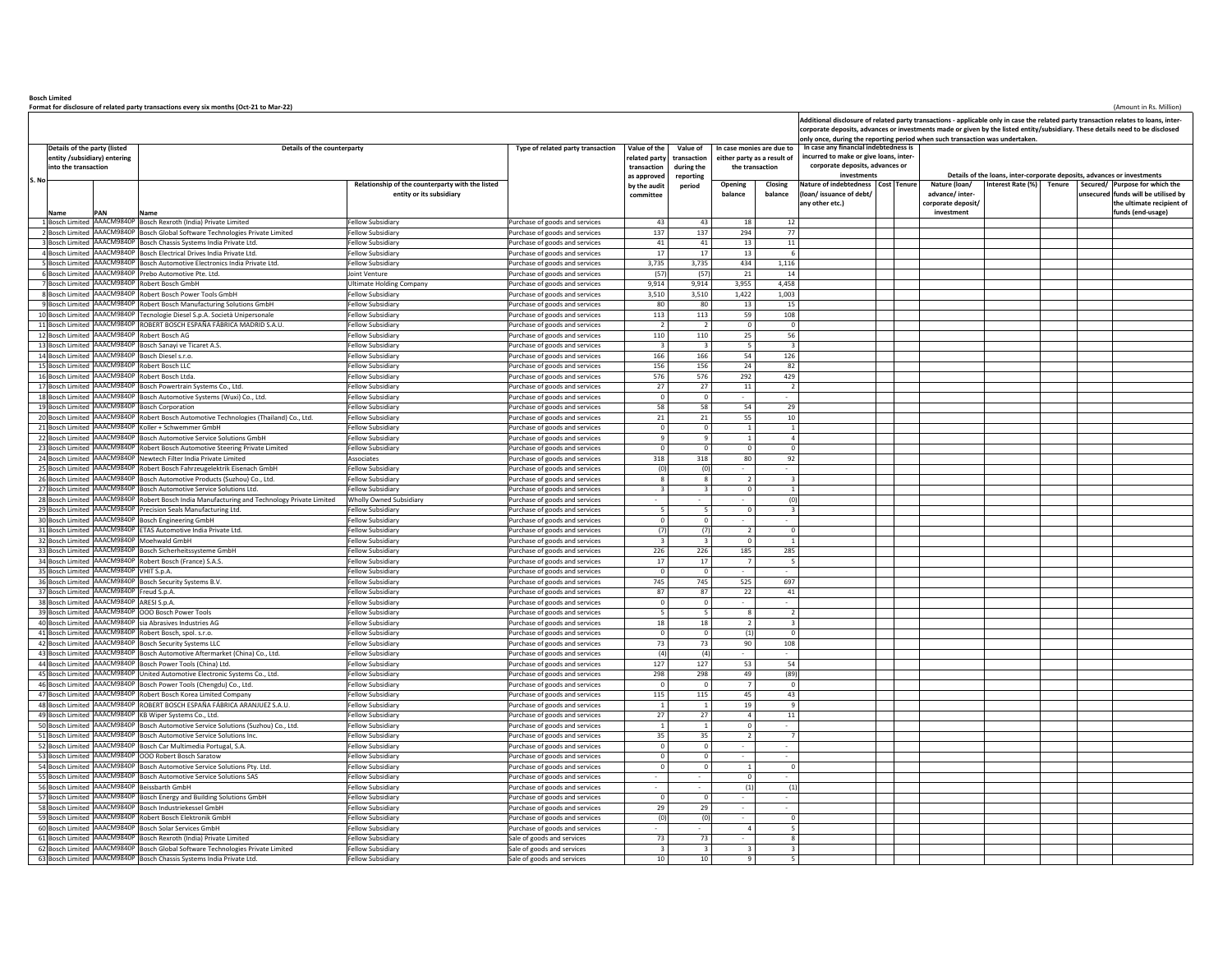|    |                                                              | 64 Bosch Limited AAACM9840P Bosch Electrical Drives India Private Ltd.                      | <b>Fellow Subsidiary</b>                                    | Sale of goods and services                     |                |                          | 17              | 20                      |  |  |  |
|----|--------------------------------------------------------------|---------------------------------------------------------------------------------------------|-------------------------------------------------------------|------------------------------------------------|----------------|--------------------------|-----------------|-------------------------|--|--|--|
|    |                                                              |                                                                                             |                                                             |                                                |                |                          |                 |                         |  |  |  |
|    |                                                              | 65 Bosch Limited AAACM9840P Bosch Automotive Electronics India Private Ltd.                 | Fellow Subsidiary                                           | ale of goods and services                      | 82             | 82                       | 24              | 45                      |  |  |  |
|    |                                                              | 66 Bosch Limited AAACM9840P MIVIN Engineering Technologies Private Ltd.                     | <b>Fellow Subsidiary</b>                                    | Sale of goods and services                     | -6             | -6                       | 6               | 7                       |  |  |  |
|    | 67 Bosch Limited AAACM9840P Robert Bosch GmbH                |                                                                                             | <b>Ultimate Holding Company</b>                             | Sale of goods and services                     | 4,129          | 4,129                    | 1,301           | 924                     |  |  |  |
|    | 68 Bosch Limited AAACM9840P                                  | Robert Bosch Power Tools GmbH                                                               | Fellow Subsidiary                                           | Sale of goods and services                     | 77             | 77                       | 24              | 49                      |  |  |  |
|    | 69 Bosch Limited AAACM9840P                                  | Robert Bosch Manufacturing Solutions GmbH                                                   | Fellow Subsidiary                                           | Sale of goods and services                     | $\overline{3}$ | $\mathbf{3}$             | $\mathbf{3}$    |                         |  |  |  |
|    | 70 Bosch Limited AAACM9840P                                  | Tecnologie Diesel S.p.A. Società Unipersonale                                               | Fellow Subsidiary                                           | Sale of goods and services                     | 11             | 11                       | $\mathbf{q}$    | 12                      |  |  |  |
|    | 71 Bosch Limited AAACM9840P                                  | ROBERT BOSCH ESPAÑA FÁBRICA MADRID S.A.U.                                                   | Fellow Subsidiary                                           | Sale of goods and services                     | 31             | 31                       | $\Omega$        |                         |  |  |  |
|    | 72 Bosch Limited AAACM9840P                                  | Robert Bosch AG                                                                             | Fellow Subsidiary                                           |                                                | $\Omega$       | $\Omega$                 | $\mathbf{1}$    | $\mathbf 0$             |  |  |  |
|    |                                                              |                                                                                             |                                                             | Sale of goods and services                     |                |                          |                 |                         |  |  |  |
|    | 73 Bosch Limited AAACM9840P                                  | Bosch Sanavi ve Ticaret A.S.                                                                | Fellow Subsidiary                                           | Sale of goods and services                     | $\Omega$       | $\Omega$                 |                 |                         |  |  |  |
|    | 74 Bosch Limited AAACM9840P Bosch Diesel s.r.o.              |                                                                                             | Fellow Subsidiary                                           | Sale of goods and services                     | 211            | 211                      | 201             | 136                     |  |  |  |
|    | 75 Bosch Limited AAACM9840P                                  | ROBERT BOSCH S.R.L                                                                          | Fellow Subsidiary                                           | Sale of goods and services                     | 13             | 13                       | $^{\circ}$      | 13                      |  |  |  |
|    | 76 Bosch Limited AAACM9840P                                  | Robert Bosch LLC                                                                            | <b>Fellow Subsidiary</b>                                    | Sale of goods and services                     | 73             | 73                       | (0)             | 46                      |  |  |  |
|    |                                                              | 77 Bosch Limited AAACM9840P Robert Bosch, S. de R.L. de C.V.                                | Fellow Subsidiary                                           | Sale of goods and services                     | $^{\circ}$     | $\overline{0}$           |                 |                         |  |  |  |
|    | 78 Bosch Limited AAACM9840P Robert Bosch Ltda.               |                                                                                             | <b>Fellow Subsidiary</b>                                    | Sale of goods and services                     | 22             | 22                       | 33              | 14                      |  |  |  |
|    | 79 Bosch Limited AAACM9840P                                  | Bosch Powertrain Systems Co., Ltd.                                                          | Fellow Subsidiary                                           | Sale of goods and services                     | 53             | 53                       | 49              | 10                      |  |  |  |
|    | 80 Bosch Limited AAACM9840P                                  |                                                                                             |                                                             |                                                | $\sim$         |                          | $\Omega$        | $\sim$                  |  |  |  |
|    |                                                              | Bosch Automotive Products (Changsha) Co., Ltd.                                              | Fellow Subsidiary                                           | Sale of goods and services                     |                |                          |                 |                         |  |  |  |
|    | 81 Bosch Limited AAACM9840P                                  | Bosch Automotive Systems (Wuxi) Co., Ltd.                                                   | Fellow Subsidiary                                           | Sale of goods and services                     | 24             | 24                       | 16              | 13                      |  |  |  |
|    | 82 Bosch Limited AAACM9840P                                  | <b>Bosch Corporation</b>                                                                    | <b>Fellow Subsidiary</b>                                    | Sale of goods and services                     | 23             | 23                       | 3               | $\overline{2}$          |  |  |  |
|    | 83 Bosch Limited AAACM9840P                                  | Coller + Schwemmer GmbH                                                                     | Fellow Subsidiary                                           | Sale of goods and services                     | - 5            | - 5                      | 1               | $\overline{1}$          |  |  |  |
|    | 84 Bosch Limited AAACM9840P                                  | Robert Bosch (Bangladesh) Ltd.                                                              | Fellow Subsidiary                                           | Sale of goods and services                     | 319            | 319                      | 84              | 298                     |  |  |  |
|    | 85 Bosch Limited AAACM9840P                                  | Robert Bosch Lanka (Pvt.) Ltd.                                                              | Fellow Subsidiary                                           | Sale of goods and services                     | 79             | 79                       | 66              | 82                      |  |  |  |
|    | AAACM9840P<br>86 Bosch Limited                               | Bosch Automotive Service Solutions GmbH                                                     | Fellow Subsidiary                                           | Sale of goods and services                     | $\Omega$       | $\overline{\mathbf{0}}$  | $\mathbf 0$     | $\circ$                 |  |  |  |
|    | 87 Bosch Limited AAACM9840P                                  | lewtech Filter India Private Limited                                                        | Associates                                                  | Sale of goods and services                     | $\mathbf 0$    | $\overline{0}$           |                 |                         |  |  |  |
|    | 88 Bosch Limited AAACM9840P                                  | Bosch Automotive Products (Suzhou) Co., Ltd.                                                | <b>Fellow Subsidiary</b>                                    | Sale of goods and services                     | $11\,$         | $11\,$                   | $\circ$         | $11\,$                  |  |  |  |
|    |                                                              |                                                                                             |                                                             |                                                |                |                          |                 |                         |  |  |  |
|    | 89 Bosch Limited AAACM9840P                                  | Robert Bosch (Pty.) Ltd.                                                                    | Fellow Subsidiary                                           | Sale of goods and services                     |                |                          | $\mathbf{1}$    |                         |  |  |  |
|    | 90 Bosch Limited AAACM9840P                                  | recision Seals Manufacturing Ltd                                                            | Fellow Subsidiary                                           | Sale of goods and services                     |                |                          | $\mathbf 0$     | $\mathbf 0$             |  |  |  |
| 91 | Bosch Limited AAACM9840P                                     | BSH Household Appliances Manufacturing Private Limited                                      | Fellow Subsidiary                                           | Sale of goods and services                     |                | $\overline{1}$           |                 | $\mathbf 0$             |  |  |  |
|    | 92 Bosch Limited AAACM9840P                                  | Bosch Sicherheitssysteme GmbH                                                               | Fellow Subsidiary                                           | Sale of goods and services                     |                |                          | $\Omega$        |                         |  |  |  |
|    | 93 Bosch Limited AAACM9840P                                  | Robert Bosch (France) S.A.S.                                                                | Fellow Subsidiary                                           | Sale of goods and services                     | $\mathbf{R}$   | $\mathbf{R}$             | 1               | $\mathbf{1}$            |  |  |  |
|    | 94 Bosch Limited AAACM9840P                                  | Bosch Security Systems B.V.                                                                 | Fellow Subsidiary                                           | Sale of goods and services                     | 15             | 15                       |                 | $\overline{\mathbf{3}}$ |  |  |  |
|    | 95 Bosch Limited AAACM9840P                                  | Freud S.p.A.                                                                                | Fellow Subsidiary                                           | Sale of goods and services                     | $\overline{4}$ | $\overline{4}$           |                 | $\sim$                  |  |  |  |
|    | 96 Bosch Limited AAACM9840P                                  | Robert Bosch, spol. s.r.o.                                                                  | Fellow Subsidiary                                           | Sale of goods and services                     | $\overline{1}$ | $\overline{1}$           | $\Omega$        | $\overline{1}$          |  |  |  |
|    | 97 Bosch Limited AAACM9840P                                  | United Automotive Electronic Systems Co., Ltd.                                              | Fellow Subsidiary                                           | Sale of goods and services                     |                |                          | $11\,$          |                         |  |  |  |
|    | 98 Bosch Limited AAACM9840P                                  | Robert Bosch Korea Limited Company                                                          | Fellow Subsidiary                                           | Sale of goods and services                     | ×.             |                          | $\Omega$        |                         |  |  |  |
|    |                                                              |                                                                                             |                                                             |                                                |                |                          |                 |                         |  |  |  |
|    | 99 Bosch Limited AAACM9840P                                  | Bosch Automotive Service Solutions (Suzhou) Co., Ltd.                                       | Fellow Subsidiary                                           | Sale of goods and services                     |                |                          | $\overline{4}$  |                         |  |  |  |
|    | 100 Bosch Limited AAACM9840P                                 | Robert Bosch (South East Asia) Pte. Ltd.                                                    | <b>Fellow Subsidiary</b>                                    | Sale of goods and services                     |                |                          | $\mathbf 0$     | $\mathbf{0}$            |  |  |  |
|    | 101 Bosch Limited AAACM9840P                                 | Bosch Automotive Service Solutions Inc.                                                     | <b>Fellow Subsidiary</b>                                    | Sale of goods and services                     | $\mathbf 0$    | $\Omega$                 | $\mathbf 0$     | $\mathbf{0}$            |  |  |  |
|    |                                                              |                                                                                             |                                                             |                                                |                |                          |                 |                         |  |  |  |
|    | 102 Bosch Limited AAACM9840P                                 | Bosch Rexroth Ltda.                                                                         | Fellow Subsidiary                                           | Sale of goods and services                     | $\mathbf 0$    | $\Omega$                 | $\mathbf 0$     |                         |  |  |  |
|    |                                                              | Bosch Car Multimedia Portugal, S.A.                                                         | <b>Fellow Subsidiary</b>                                    | Sale of goods and services                     | 21             | 21                       | 181             | $\sim$                  |  |  |  |
|    | 103 Bosch Limited AAACM9840P<br>104 Bosch Limited AAACM9840P | OOO Robert Bosch Saratow                                                                    | Fellow Subsidiary                                           |                                                | ٠              |                          | 1               |                         |  |  |  |
|    |                                                              |                                                                                             |                                                             | Sale of goods and services                     | $\sim$         | .                        | $\Omega$        | $\sim$                  |  |  |  |
|    | 105 Bosch Limited AAACM9840P                                 | Bosch Automotive Service Solutions Pty. Ltd.                                                | Fellow Subsidiary                                           | Sale of goods and services                     |                |                          |                 |                         |  |  |  |
|    | 106 Bosch Limited AAACM9840P                                 | Robert Bosch Elektronika Gyártó Kft.                                                        | <b>Fellow Subsidiary</b>                                    | Sale of goods and services                     | (6)            | (6)                      | -5              | $\sim$                  |  |  |  |
|    | 107 Bosch Limited AAACM9840P                                 | Robert Bosch S. A.                                                                          | Fellow Subsidiary                                           | Sale of goods and services                     | $\sim$         | $\sim$                   | $\Omega$        | $\sim$                  |  |  |  |
|    | 108 Bosch Limited AAACM9840P                                 | Bosch (China) Investment Ltd.                                                               | Fellow Subsidiary                                           | Sale of goods and services                     | $\sim$         |                          | $5\overline{2}$ |                         |  |  |  |
|    | 109 Bosch Limited AAACM9840P                                 | .T. Robert Bosch                                                                            | Fellow Subsidiary                                           | Sale of goods and services                     |                |                          | $\mathbf{1}$    | $^{\circ}$              |  |  |  |
|    | AAACM9840P<br>110 Bosch Limited                              | Robert Bosch Starter Motors                                                                 | Fellow Subsidiary                                           | ale of goods and services                      | ٠              |                          | $\overline{2}$  | $\overline{\mathbf{3}}$ |  |  |  |
|    | 111 Bosch Limited AAACM9840P                                 | Bosch Rexroth Ptv. Ltd.                                                                     | Fellow Subsidiary                                           | ale of goods and services                      |                |                          | $\Omega$        |                         |  |  |  |
|    | 112 Bosch Limited AAACM9840P                                 | OBERT BOSCH (MALAYSIA) SDN, BHD.                                                            | Fellow Subsidiary                                           | ale of goods and services                      |                |                          |                 |                         |  |  |  |
|    | 113 Bosch Limited AAACM9840P                                 | un Mobility Private Limited                                                                 | A private company in which a director is a director         | Sale of goods and services                     |                |                          |                 | $\overline{4}$          |  |  |  |
|    | 114 Bosch Limited AAACM9840P                                 | Bosch Rexroth (India) Private Limited                                                       | Fellow Subsidiary                                           | urchase of fixed assets                        |                |                          |                 |                         |  |  |  |
|    |                                                              |                                                                                             | Fellow Subsidiary                                           | Purchase of fixed assets                       | $\overline{2}$ | $\overline{\phantom{a}}$ |                 | $\overline{1}$          |  |  |  |
|    | 115 Bosch Limited AAACM9840P                                 | Bosch Global Software Technologies Private Limited                                          |                                                             |                                                |                |                          |                 |                         |  |  |  |
|    | 116 Bosch Limited AAACM9840P                                 | Bosch Chassis Systems India Private Ltd                                                     | Fellow Subsidiary                                           | Purchase of fixed assets                       |                |                          |                 | $\mathbf 0$             |  |  |  |
|    |                                                              | 117 Bosch Limited AAACM9840P Bosch Automotive Electronics India Private Ltd.                | Fellow Subsidiary                                           | Purchase of fixed assets                       | -5             | -5                       |                 |                         |  |  |  |
|    | 118 Bosch Limited AAACM9840P                                 | Robert Bosch GmbH                                                                           | <b>Ultimate Holding Company</b>                             | Purchase of fixed assets                       | 39             | 39                       |                 | -1                      |  |  |  |
|    | 119 Bosch Limited AAACM9840P                                 | Robert Bosch Manufacturing Solutions GmbH                                                   | <b>Fellow Subsidiary</b>                                    | Purchase of fixed assets                       | 28             | 28                       |                 |                         |  |  |  |
|    | 120 Bosch Limited AAACM9840P                                 | Bosch Sanayi ve Ticaret A.S.                                                                | Fellow Subsidian                                            | Purchase of fixed assets                       | 184            | 184                      |                 | $\overline{3}$          |  |  |  |
|    | 121 Bosch Limited AAACM9840P                                 | Bosch Diesel s.r.o.                                                                         | Fellow Subsidiary                                           | Purchase of fixed assets                       | $\Omega$       | $\Omega$                 |                 |                         |  |  |  |
|    | 122 Bosch Limited AAACM9840P                                 | Robert Bosch LLC                                                                            | Fellow Subsidiary                                           | Purchase of fixed assets                       | $11\,$         | $11\,$                   |                 |                         |  |  |  |
|    | 123 Bosch Limited AAACM9840P                                 | Robert Bosch Fahrzeugelektrik Eisenach GmbH                                                 | Fellow Subsidiary                                           | Purchase of fixed assets                       | $\Omega$       | $\Omega$                 |                 | $\mathbf 0$             |  |  |  |
|    | 124 Bosch Limited AAACM9840P                                 | ETAS Automotive India Private Ltd.                                                          | Fellow Subsidiary                                           | Purchase of fixed assets                       | 20             | 20                       |                 | 8                       |  |  |  |
|    | 125 Bosch Limited AAACM9840P                                 | Robert Bosch (France) S.A.S.                                                                | Fellow Subsidiary                                           | Purchase of fixed assets                       | 20             | 20                       |                 |                         |  |  |  |
|    |                                                              |                                                                                             | Fellow Subsidiary                                           |                                                | $\mathbf 0$    | $\overline{0}$           |                 | $^{\circ}$              |  |  |  |
|    | 126 Bosch Limited AAACM9840P                                 | Robert Bosch, spol. s.r.o.                                                                  |                                                             | Purchase of fixed assets                       |                |                          | $\sim$          |                         |  |  |  |
|    |                                                              | 127 Bosch Limited AAACM9840P Robert Bosch Korea Limited Company                             | Fellow Subsidiary                                           | Purchase of fixed assets                       | $11\,$         | $11\,$                   |                 |                         |  |  |  |
|    |                                                              | 128 Bosch Limited AAACM9840P Robert Bosch (South East Asia) Pte. Ltd.                       | <b>Fellow Subsidiary</b>                                    | Purchase of fixed assets                       | 28             | 28                       |                 |                         |  |  |  |
|    |                                                              | 129 Bosch Limited AAACM9840P Bosch Service Solutions GmbH                                   | Fellow Subsidiary                                           | Purchase of fixed assets                       | $\overline{0}$ | $\Omega$                 | $\sim$          |                         |  |  |  |
|    | 130 Bosch Limited AAACM9840P                                 | Bosch.IO GmbH                                                                               | Fellow Subsidiary                                           | Purchase of fixed assets                       | <sup>1</sup>   | $\mathbf{1}$             |                 | (0)                     |  |  |  |
|    | 131 Bosch Limited AAACM9840P                                 | Bosch Rexroth (India) Private Limited                                                       | Fellow Subsidiary                                           | Rendering of services                          | (40)           | (40)                     | 12              | 16                      |  |  |  |
|    | 132 Bosch Limited AAACM9840P                                 | Bosch Global Software Technologies Private Limited                                          | <b>Fellow Subsidiary</b>                                    | Rendering of services                          | 62             | 62                       | 106             | 123                     |  |  |  |
|    | 133 Bosch Limited AAACM9840P                                 | Bosch Chassis Systems India Private Ltd.                                                    | Fellow Subsidiary                                           | Rendering of services                          | 123            | 123                      | 143             | 129                     |  |  |  |
|    | 134 Bosch Limited AAACM9840P                                 | Bosch Electrical Drives India Private Ltd.                                                  | Fellow Subsidiary                                           | <b>Rendering of services</b>                   | 18             | 18                       | 130             | 81                      |  |  |  |
|    | 135 Bosch Limited AAACM9840P                                 | Bosch Automotive Electronics India Private Ltd.                                             | Fellow Subsidiary                                           | Rendering of services                          | 34             | 34                       | 5               | 39                      |  |  |  |
|    |                                                              | rebo Automotive Pte, Ltd.                                                                   | Joint Venture                                               | Rendering of services                          | $\Omega$       | $\Omega$                 | $\circ$         | $\mathbf 0$             |  |  |  |
|    | 136 Bosch Limited AAACM9840P                                 |                                                                                             | Fellow Subsidiary                                           |                                                | $\mathbf{1}$   | $\mathbf{1}$             | $\circ$         | $\mathbf 0$             |  |  |  |
|    | 137 Bosch Limited AAACM9840P                                 | <b>MIVIN Engineering Technologies Private Ltd.</b>                                          |                                                             | Rendering of services                          |                |                          |                 |                         |  |  |  |
|    | 138 Bosch Limited AAACM9840P                                 | Robert Bosch GmbH<br>139 Bosch Limited AAACM9840P Robert Bosch Manufacturing Solutions GmbH | <b>Ultimate Holding Company</b><br><b>Fellow Subsidiary</b> | Rendering of services<br>Rendering of services | 905            | 905                      | 525<br>$\Omega$ | 292                     |  |  |  |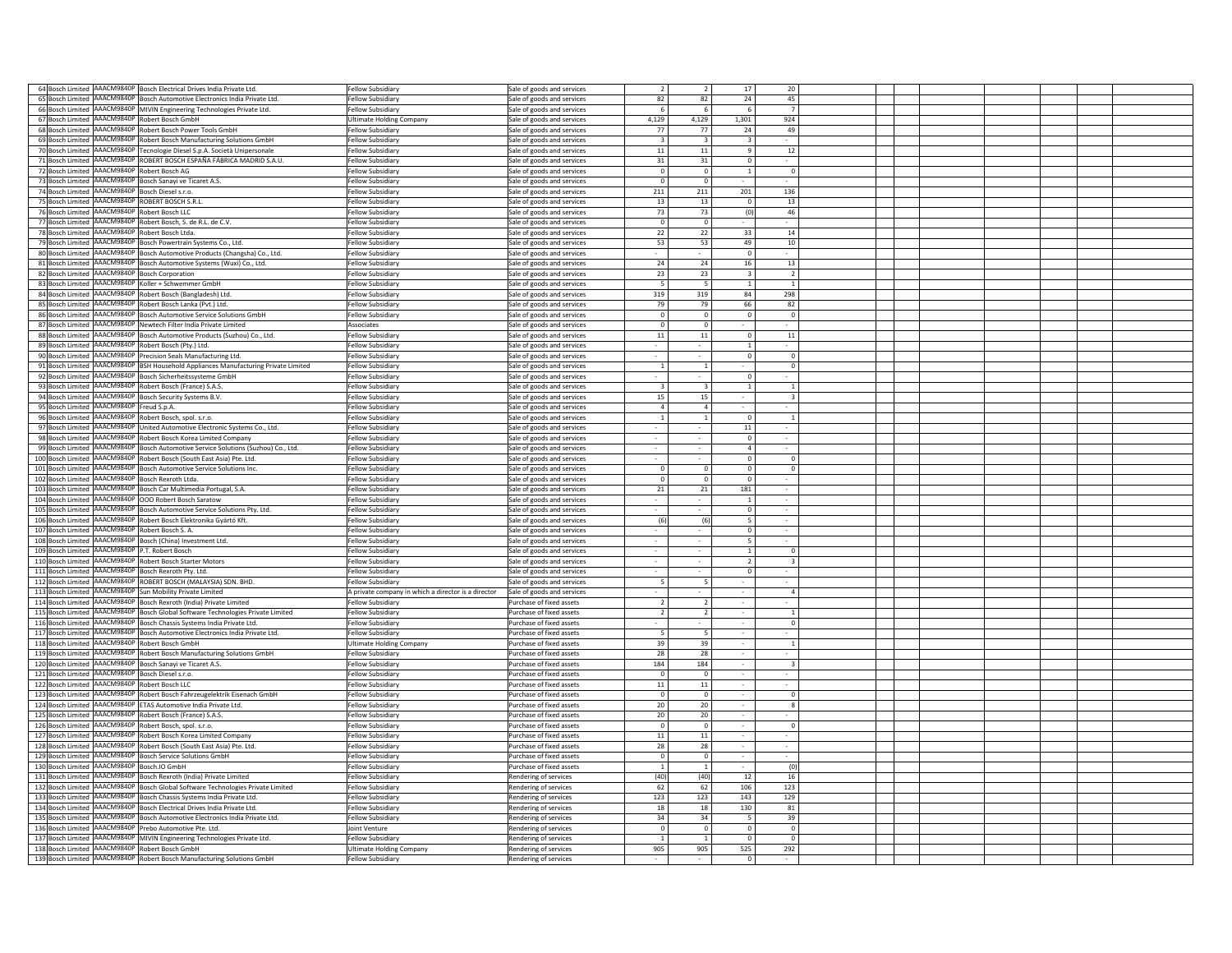| 140 Bosch Limited AAACM9840P Robert Bosch AG                  |                                                                                                                      |                                                     |                                                |                         |                          |                         |                |  |  |  |
|---------------------------------------------------------------|----------------------------------------------------------------------------------------------------------------------|-----------------------------------------------------|------------------------------------------------|-------------------------|--------------------------|-------------------------|----------------|--|--|--|
|                                                               |                                                                                                                      | Fellow Subsidiary                                   | Rendering of services                          |                         |                          |                         |                |  |  |  |
| 141 Bosch Limited AAACM9840P Bosch Sanayi ve Ticaret A.S.     |                                                                                                                      | Fellow Subsidiary                                   | Rendering of services                          | $\Omega$                | $\Omega$                 |                         |                |  |  |  |
| 142 Bosch Limited AAACM9840P                                  | Bosch Diesel s.r.o.                                                                                                  | Fellow Subsidiary                                   | Rendering of services                          | (1)                     | (1)                      | $\Omega$                |                |  |  |  |
| 143 Bosch Limited AAACM9840P                                  | Robert Bosch LLC                                                                                                     | Fellow Subsidiary                                   |                                                | $\overline{1}$          | $\overline{1}$           | $\Omega$                | $\Omega$       |  |  |  |
|                                                               |                                                                                                                      |                                                     | Rendering of services                          |                         |                          |                         |                |  |  |  |
| 144 Bosch Limited AAACM9840P                                  | Robert Bosch Itda                                                                                                    | Fellow Subsidiary                                   | Rendering of services                          | $\overline{7}$          | $\overline{7}$           | (0)                     |                |  |  |  |
| 145 Bosch Limited AAACM9840P                                  | Bosch Powertrain Systems Co., Ltd.                                                                                   | Fellow Subsidiary                                   | Rendering of services                          | $\overline{\mathbf{8}}$ | $\mathbf{g}$             | 7                       | 5              |  |  |  |
|                                                               |                                                                                                                      |                                                     |                                                | $\Omega$                |                          | $\Omega$                |                |  |  |  |
| 146 Bosch Limited AAACM9840P                                  | Bosch Automotive Products (Changsha) Co., Ltd.                                                                       | <b>Fellow Subsidiary</b>                            | Rendering of services                          |                         | $\Omega$                 |                         |                |  |  |  |
| 147 Bosch Limited AAACM9840P                                  | <b>Bosch Corporation</b>                                                                                             | Fellow Subsidiary                                   | Rendering of services                          | $\overline{4}$          |                          | $\mathbf{1}$            | $\mathbf 0$    |  |  |  |
| 148 Bosch Limited AAACM9840P                                  | Koller + Schwemmer GmbH                                                                                              | Fellow Subsidiary                                   |                                                |                         |                          | $\mathbf 0$             |                |  |  |  |
|                                                               |                                                                                                                      |                                                     | Rendering of services                          |                         |                          |                         |                |  |  |  |
| 149 Bosch Limited AAACM9840P                                  | Robert Bosch (Bangladesh) Ltd.                                                                                       | Fellow Subsidiary                                   | Rendering of services                          |                         |                          | $\mathbf 0$             | $\overline{2}$ |  |  |  |
| 150 Bosch Limited AAACM9840P Robert Bosch Lanka (Pvt.) Ltd.   |                                                                                                                      | Fellow Subsidiary                                   | Rendering of services                          |                         |                          | $\mathbf 0$             |                |  |  |  |
|                                                               |                                                                                                                      |                                                     |                                                |                         |                          |                         |                |  |  |  |
|                                                               | 151 Bosch Limited AAACM9840P Bosch Automotive Service Solutions GmbH                                                 | <b>Fellow Subsidiary</b>                            | Rendering of services                          | 28                      | 28                       | 15                      | 15             |  |  |  |
|                                                               | 152 Bosch Limited AAACM9840P Robert Bosch Automotive Steering Private Limited                                        | <b>Fellow Subsidiary</b>                            | Rendering of services                          | (17)                    | (17)                     | 19                      |                |  |  |  |
|                                                               |                                                                                                                      |                                                     |                                                |                         |                          |                         |                |  |  |  |
| 153 Bosch Limited AAACM9840P                                  | Newtech Filter India Private Limited                                                                                 | Associates                                          | Rendering of services                          | 18                      | 18                       | 2                       | 19             |  |  |  |
| 154 Bosch Limited AAACM9840P                                  | Automobility Services and Solutions Private Limited                                                                  | Fellow Subsidiary                                   | Rendering of services                          | $\overline{2}$          | $\overline{2}$           | $\overline{2}$          | $\Omega$       |  |  |  |
| 155 Bosch Limited AAACM9840P                                  |                                                                                                                      | Fellow Subsidiary                                   |                                                | $\sim$                  |                          | 2                       |                |  |  |  |
|                                                               | Robert Bosch Fahrzeugelektrik Eisenach GmbH                                                                          |                                                     | Rendering of services                          |                         |                          |                         |                |  |  |  |
| 156 Bosch Limited AAACM9840P                                  | Bosch Automotive Products (Suzhou) Co., Ltd.                                                                         | Fellow Subsidiary                                   | <b>Rendering of services</b>                   | 20                      | 20                       | 31                      | 17             |  |  |  |
| 157 Bosch Limited AAACM9840P                                  | Robert Bosch (Ptv.) Ltd.                                                                                             | Fellow Subsidiary                                   | Rendering of services                          | $\overline{3}$          | $\overline{\mathbf{3}}$  | $\overline{3}$          | $\overline{1}$ |  |  |  |
|                                                               |                                                                                                                      |                                                     |                                                |                         |                          |                         |                |  |  |  |
| 158 Bosch Limited AAACM9840P                                  | Bosch Automotive Service Solutions Ltd.                                                                              | Fellow Subsidiary                                   | Rendering of services                          | -8                      | -8                       | $\overline{\mathbf{3}}$ | $\overline{4}$ |  |  |  |
| 159 Bosch Limited AAACM9840P                                  | Robert Bosch India Manufacturing and Technology Private Limited                                                      | Wholly Owned Subsidiary                             | <b>Rendering of services</b>                   |                         |                          | $\mathbf{1}$            |                |  |  |  |
| 160 Bosch Limited AAACM9840P                                  |                                                                                                                      |                                                     |                                                |                         |                          | $\mathbf 0$             |                |  |  |  |
|                                                               | recision Seals Manufacturing Ltd.                                                                                    | Fellow Subsidiary                                   | endering of services                           |                         | 1                        |                         | 1              |  |  |  |
| 161 Bosch Limited AAACM9840P                                  | SH Household Appliances Manufacturing Private Limited                                                                | <b>Fellow Subsidiary</b>                            | endering of services                           | (1)                     | (1)                      | 6                       | 8              |  |  |  |
| 162 Bosch Limited AAACM9840P                                  | TAS Automotive India Private Ltd.                                                                                    | <b>Fellow Subsidiary</b>                            | Rendering of services                          | (1)                     | (1)                      |                         |                |  |  |  |
|                                                               |                                                                                                                      |                                                     |                                                |                         |                          |                         |                |  |  |  |
| 163 Bosch Limited AAACM9840P                                  | Bosch Sicherheitssysteme GmbH                                                                                        | Fellow Subsidiary                                   | Rendering of services                          |                         | $\mathbf{1}$             |                         |                |  |  |  |
| 164 Bosch Limited AAACM9840P                                  | Bosch Security Systems B.V.                                                                                          | <b>Fellow Subsidiary</b>                            | Rendering of services                          | 9                       | 9                        |                         |                |  |  |  |
| 165 Bosch Limited AAACM9840P                                  |                                                                                                                      | Fellow Subsidiary                                   |                                                |                         |                          | $\overline{\mathbf{a}}$ |                |  |  |  |
|                                                               | Bosch Security Systems LLC                                                                                           |                                                     | Rendering of services                          |                         |                          |                         |                |  |  |  |
| 166 Bosch Limited AAACM9840P                                  | Bosch Automotive Service Solutions (Suzhou) Co., Ltd.                                                                | Fellow Subsidiary                                   | Rendering of services                          |                         |                          | $\overline{7}$          | $14\,$         |  |  |  |
| 167 Bosch Limited AAACM9840P                                  |                                                                                                                      | <b>Fellow Subsidiary</b>                            |                                                |                         |                          | $\overline{1}$          |                |  |  |  |
|                                                               | Robert Bosch (South East Asia) Pte. Ltd.                                                                             |                                                     | Rendering of services                          |                         |                          |                         |                |  |  |  |
| 168 Bosch Limited AAACM9840P                                  | Bosch Global Software Technologies Co. Ltd.                                                                          | <b>Fellow Subsidiary</b>                            | Rendering of services                          |                         |                          |                         | $\Omega$       |  |  |  |
| 169 Bosch Limited AAACM9840P                                  | Bosch Automotive Service Solutions Inc.                                                                              | Fellow Subsidiary                                   | Rendering of services                          | 102                     | 102                      | 34                      | 130            |  |  |  |
|                                                               |                                                                                                                      |                                                     |                                                |                         |                          |                         |                |  |  |  |
| 170 Bosch Limited AAACM9840P                                  | <b>BSH Hausgeräte GmbH</b>                                                                                           | Fellow Subsidiary                                   | Rendering of services                          | $\overline{2}$          | $\overline{2}$           | $\overline{0}$          | $\overline{2}$ |  |  |  |
| 171 Bosch Limited AAACM9840P                                  | Robert Bosch Automotive Steering Kft.                                                                                | Fellow Subsidiary                                   | Rendering of services                          |                         |                          | $\Omega$                |                |  |  |  |
| 172 Bosch Limited AAACM9840P                                  | Bosch Transmission Technology B.V.                                                                                   | Fellow Subsidian                                    | Rendering of services                          | $\mathbf{1}$            | $\overline{1}$           | 6                       | $\overline{7}$ |  |  |  |
|                                                               |                                                                                                                      |                                                     |                                                |                         |                          |                         |                |  |  |  |
| 173 Bosch Limited AAACM9840P                                  | Nivaata Systems Private Limited                                                                                      | A private company in which a director is a director | Rendering of services                          | $\overline{7}$          | $\overline{7}$           | $11\,$                  | 11             |  |  |  |
| 174 Bosch Limited AAACM9840P                                  | <b>OOO Robert Bosch Saratow</b>                                                                                      | <b>Fellow Subsidiary</b>                            | Rendering of services                          | (1)                     | (1)                      |                         |                |  |  |  |
|                                                               |                                                                                                                      |                                                     |                                                |                         |                          |                         |                |  |  |  |
| 175 Bosch Limited AAACM9840P                                  | Robert Bosch Automotive Steering Sdn. Bhd.                                                                           | Fellow Subsidiary                                   | Rendering of services                          |                         |                          | $\mathbf{1}$            |                |  |  |  |
| 176 Bosch Limited AAACM9840P                                  | Robert Bosch Car Multimedia GmbH                                                                                     | Fellow Subsidiary                                   | Rendering of services                          |                         |                          | $\overline{3}$          | 3              |  |  |  |
|                                                               |                                                                                                                      |                                                     |                                                |                         |                          |                         |                |  |  |  |
|                                                               |                                                                                                                      |                                                     |                                                |                         |                          |                         |                |  |  |  |
| 177 Bosch Limited AAACM9840P                                  | Beissbarth GmbH                                                                                                      | Fellow Subsidiary                                   | Rendering of services                          |                         |                          | $\mathbf{1}$            | $\mathbf{1}$   |  |  |  |
|                                                               |                                                                                                                      |                                                     |                                                | $\mathbf{R}$            | $\overline{\mathbf{a}}$  | $\overline{2}$          | $\mathbf{1}$   |  |  |  |
| 178 Bosch Limited AAACM9840P                                  | Bosch Rexroth (India) Private Limited                                                                                | <b>Fellow Subsidiary</b>                            | Receiving of services                          |                         |                          |                         |                |  |  |  |
| 179 Bosch Limited AAACM9840P                                  | Bosch Global Software Technologies Private Limited                                                                   | Fellow Subsidiary                                   | Receiving of services                          | 1,168                   | 1,168                    | 583                     | 398            |  |  |  |
| 180 Bosch Limited AAACM9840P                                  | Bosch Chassis Systems India Private Ltd.                                                                             | Fellow Subsidiary                                   | Receiving of services                          | $\Omega$                | $\Omega$                 | 3                       |                |  |  |  |
|                                                               |                                                                                                                      |                                                     |                                                |                         |                          |                         |                |  |  |  |
| 181 Bosch Limited AAACM9840P                                  | Bosch Electrical Drives India Private Ltd.                                                                           | Fellow Subsidiary                                   | Receiving of services                          | 6                       | 6                        | $\overline{2}$          | $\mathbf{R}$   |  |  |  |
| 182 Bosch Limited AAACM9840P                                  | Bosch Automotive Electronics India Private Ltd.                                                                      | <b>Fellow Subsidiary</b>                            | Receiving of services                          | <sup>1</sup>            | $\overline{1}$           |                         | $\overline{1}$ |  |  |  |
|                                                               | Prebo Automotive Pte, Ltd.                                                                                           | Joint Venture                                       |                                                |                         |                          |                         |                |  |  |  |
| 183 Bosch Limited AAACM9840P                                  |                                                                                                                      |                                                     | Receiving of services                          | 145                     | 145                      | 19                      | 13             |  |  |  |
| 184 Bosch Limited AAACM9840P                                  | Robert Bosch GmbH                                                                                                    | <b>Ultimate Holding Company</b>                     | Receiving of services                          | 1,650                   | 1,650                    | 202                     | 1,251          |  |  |  |
| 185 Bosch Limited AAACM9840P                                  | Robert Bosch Power Tools GmbH                                                                                        | <b>Fellow Subsidiary</b>                            | Receiving of services                          | 29                      | 29                       | 23                      | 24             |  |  |  |
|                                                               |                                                                                                                      |                                                     |                                                |                         |                          |                         |                |  |  |  |
| AAACM9840F<br>186 Bosch Limited                               | Robert Bosch Manufacturing Solutions GmbH                                                                            | <b>Fellow Subsidiary</b>                            | eceiving of services                           | 30                      | 30                       | 52                      | 60             |  |  |  |
| AAACM9840F<br>187 Bosch Limited                               | ecnologie Diesel S.p.A. Società Unipersonale                                                                         | Fellow Subsidiary                                   | eceiving of services                           |                         | $\overline{1}$           |                         |                |  |  |  |
|                                                               | obert Bosch AG                                                                                                       | Fellow Subsidiary                                   |                                                |                         |                          |                         | $\overline{a}$ |  |  |  |
| 188 Bosch Limited AAACM9840P                                  |                                                                                                                      |                                                     | eceiving of services                           |                         |                          |                         |                |  |  |  |
| 189 Bosch Limited AAACM9840P                                  | osch Sanavi ve Ticaret A.S.                                                                                          | Fellow Subsidiary                                   | Receiving of services                          | 6                       | 6                        |                         | 5              |  |  |  |
| 190 Bosch Limited AAACM9840P                                  | Bosch Diesel s.r.o.                                                                                                  | <b>Fellow Subsidiary</b>                            | Receiving of services                          |                         | 6                        | (1)                     | 3              |  |  |  |
|                                                               |                                                                                                                      |                                                     |                                                | $\Delta$                | $\Delta$                 |                         | $\overline{a}$ |  |  |  |
| 191 Bosch Limited AAACM9840P                                  | ROBERT BOSCH S.R.L                                                                                                   | Fellow Subsidiary                                   | Receiving of services                          |                         |                          | (0)                     |                |  |  |  |
| 192 Bosch Limited AAACM9840P                                  | Robert Bosch LLC                                                                                                     | <b>Fellow Subsidiary</b>                            | Receiving of services                          | (10)                    | (10)                     | $\mathsf q$             | (16)           |  |  |  |
| 193 Bosch Limited AAACM9840P Robert Bosch, S. de R.L. de C.V. |                                                                                                                      | Fellow Subsidiary                                   | Receiving of services                          |                         |                          |                         | $\Omega$       |  |  |  |
|                                                               |                                                                                                                      |                                                     |                                                |                         |                          |                         |                |  |  |  |
| 194 Bosch Limited AAACM9840P                                  | Robert Bosch Ltda.                                                                                                   | Fellow Subsidiary                                   | Receiving of services                          | 21                      | 21                       | $\overline{a}$          | 11             |  |  |  |
| 195 Bosch Limited AAACM9840P                                  | Bosch Powertrain Systems Co., Ltd.                                                                                   | Fellow Subsidiary                                   | Receiving of services                          | - 6                     | 6                        | $\overline{1}$          | $\overline{0}$ |  |  |  |
|                                                               | Bosch Corporation                                                                                                    | Fellow Subsidiary                                   | Receiving of services                          | 104                     | 104                      | 22                      | 24             |  |  |  |
| 196 Bosch Limited AAACM9840P                                  |                                                                                                                      |                                                     |                                                |                         |                          |                         |                |  |  |  |
| 197 Bosch Limited AAACM9840P                                  | Robert Bosch Automotive Technologies (Thailand) Co., Ltd.                                                            | <b>Fellow Subsidiary</b>                            | Receiving of services                          | $\overline{1}$          | $\overline{1}$           | $\overline{0}$          | $\bullet$      |  |  |  |
| 198 Bosch Limited AAACM9840P                                  | Robert Bosch (Bangladesh) Ltd.                                                                                       | <b>Fellow Subsidiary</b>                            | Receiving of services                          | $\overline{3}$          |                          |                         |                |  |  |  |
|                                                               |                                                                                                                      |                                                     |                                                | $\overline{4}$          |                          |                         |                |  |  |  |
| 199 Bosch Limited AAACM9840P                                  | Robert Bosch Lanka (Pvt.) Ltd.                                                                                       | <b>Fellow Subsidiary</b>                            | Receiving of services                          |                         |                          |                         |                |  |  |  |
|                                                               | 200 Bosch Limited  AAACM9840P  Bosch Automotive Service Solutions GmbH                                               | Fellow Subsidiary                                   | Receiving of services                          | $\mathbf{1}$            |                          | (0)                     | $\overline{0}$ |  |  |  |
| 201 Bosch Limited AAACM9840P                                  |                                                                                                                      | Fellow Subsidiary                                   |                                                | $\mathbf{1}$            | $\mathbf{1}$             | $\mathbf 0$             | $\mathbf{0}$   |  |  |  |
|                                                               | Automobility Services and Solutions Private Limited                                                                  |                                                     | Receiving of services                          |                         |                          |                         |                |  |  |  |
| 202 Bosch Limited AAACM9840P                                  | Robert Bosch Fahrzeugelektrik Eisenach GmbH                                                                          | Fellow Subsidiary                                   | Receiving of services                          | 22                      | 22                       | (1)                     | (1)            |  |  |  |
|                                                               | 203 Bosch Limited AAACM9840P Bosch Automotive Products (Suzhou) Co., Ltd.                                            | <b>Fellow Subsidiary</b>                            | Receiving of services                          | 25                      | 25                       |                         | $\mathbf{0}$   |  |  |  |
|                                                               |                                                                                                                      |                                                     |                                                |                         |                          |                         |                |  |  |  |
| 204 Bosch Limited AAACM9840P Robert Bosch (Pty.) Ltd.         |                                                                                                                      | <b>Fellow Subsidiary</b>                            | Receiving of services                          | $^{\circ}$              | $\Omega$                 |                         |                |  |  |  |
| 205 Bosch Limited AAACM9840P                                  | Bosch Automotive Service Solutions Ltd.                                                                              | Fellow Subsidiary                                   | Receiving of services                          | (1)                     | (1)                      | 2                       | $\overline{2}$ |  |  |  |
| 206 Bosch Limited AAACM9840P                                  |                                                                                                                      | Wholly Owned Subsidiary                             |                                                | $\mathbf{1}$            | <sup>1</sup>             | (0)                     |                |  |  |  |
|                                                               | Robert Bosch India Manufacturing and Technology Private Limited                                                      |                                                     | Receiving of services                          |                         |                          |                         |                |  |  |  |
| 207 Bosch Limited AAACM9840P                                  | ETAS Automotive India Private Ltd.                                                                                   | <b>Fellow Subsidiary</b>                            | Receiving of services                          | $7\overline{ }$         | $\overline{7}$           |                         |                |  |  |  |
| 208 Bosch Limited AAACM9840P                                  | <b>Moehwald GmbH</b>                                                                                                 | Fellow Subsidiary                                   | Receiving of services                          | 2                       | $\overline{2}$           | $\sim$                  | 1              |  |  |  |
|                                                               |                                                                                                                      |                                                     |                                                |                         |                          |                         |                |  |  |  |
| 209 Bosch Limited AAACM9840P                                  | Bosch Sicherheitssysteme GmbH                                                                                        | Fellow Subsidiary                                   | Receiving of services                          | $\overline{3}$          | $\mathbf{3}$             | $\Omega$                | $\overline{2}$ |  |  |  |
| 210 Bosch Limited AAACM9840P                                  | Robert Bosch (France) S.A.S.                                                                                         | Fellow Subsidiary                                   | Receiving of services                          | -8                      | -8                       | $\overline{2}$          | $^{\circ}$     |  |  |  |
|                                                               | Bosch Security Systems B.V.                                                                                          | Fellow Subsidiary                                   | Receiving of services                          |                         |                          |                         |                |  |  |  |
| 211 Bosch Limited AAACM9840P                                  |                                                                                                                      |                                                     |                                                | 66                      | 66                       | 24                      | 36             |  |  |  |
| 212 Bosch Limited AAACM9840P                                  | obert Bosch, spol. s.r.o.                                                                                            | Fellow Subsidiary                                   | Receiving of services                          | 29                      | 29                       | $\overline{3}$          | $\mathbf{q}$   |  |  |  |
| 213 Bosch Limited AAACM9840P                                  | osch Security Systems LLC                                                                                            | Fellow Subsidiary                                   |                                                | 1                       | $\mathbf{1}$             | $\circ$                 | $\mathbf{1}$   |  |  |  |
|                                                               |                                                                                                                      |                                                     | Receiving of services                          |                         |                          |                         |                |  |  |  |
| 214 Bosch Limited AAACM9840P                                  | Bosch Automotive Aftermarket (China) Co., Ltd.<br>215 Bosch Limited AAACM9840P Bosch Power Tools (Chengdu) Co., Ltd. | <b>Fellow Subsidiary</b><br>Fellow Subsidiary       | Receiving of services<br>Receiving of services | $\overline{2}$          | $\overline{\phantom{a}}$ |                         |                |  |  |  |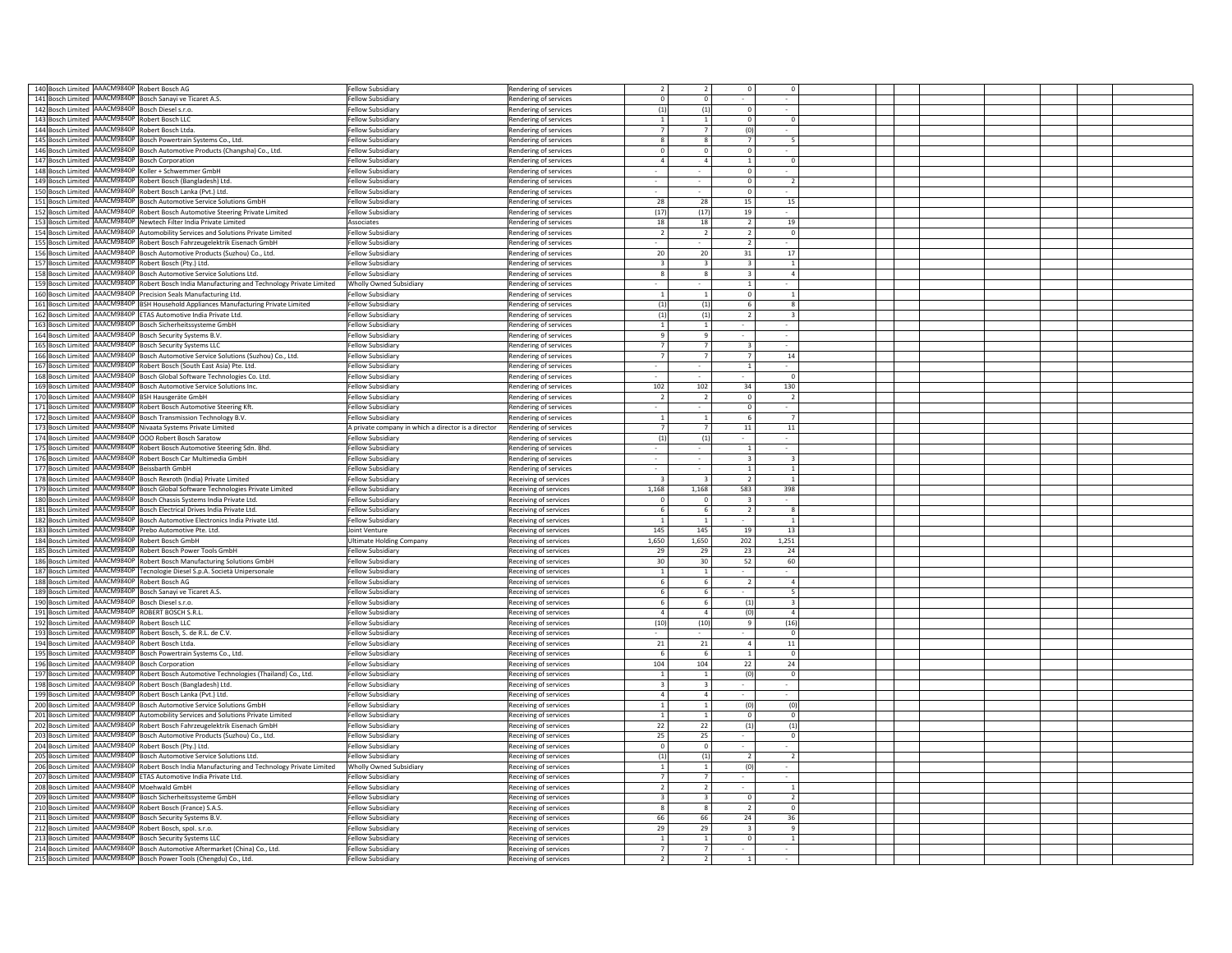| 216 Bosch Limited AAACM9840P ROBERT BOSCH POWER TOOLS SDN. BHD.                              | ellow Subsidiary                                    | Receiving of services                       |                         |                |                          |  |      |                                         |                        |
|----------------------------------------------------------------------------------------------|-----------------------------------------------------|---------------------------------------------|-------------------------|----------------|--------------------------|--|------|-----------------------------------------|------------------------|
| 217 Bosch Limited AAACM9840P Robert Bosch Korea Limited Company                              | ellow Subsidiary                                    | Receiving of services                       |                         |                | 89                       |  |      |                                         |                        |
| 218 Bosch Limited AAACM9840P ROBERT BOSCH ESPAÑA FÁBRICA ARANJUEZ S.A.U.                     | ellow Subsidiary                                    | $\circ$<br>Receiving of services            | $\overline{0}$          |                |                          |  |      |                                         |                        |
| 219 Bosch Limited AAACM9840P Bosch Automotive Service Solutions (Suzhou) Co., Ltd.           | ellow Subsidiary                                    | Receiving of services<br>$\overline{1}$     | $\overline{1}$          | $\Omega$       |                          |  |      |                                         |                        |
| 220 Bosch Limited AAACM9840P Centro Studi Componenti per Veicoli S.p.A.                      | Fellow Subsidiary                                   | 10 <sup>1</sup>                             | 10 <sup>1</sup>         | -6.            | (1)                      |  |      |                                         |                        |
| 221 Bosch Limited AAACM9840P Robert Bosch Kft.                                               |                                                     | Receiving of services                       |                         |                |                          |  |      |                                         |                        |
|                                                                                              | Fellow Subsidiary                                   | $\overline{2}$<br>Receiving of services     | $\overline{2}$          | $\Omega$       | $\Omega$                 |  |      |                                         |                        |
| 222 Bosch Limited AAACM9840P Robert Bosch (South East Asia) Pte. Ltd.                        | Fellow Subsidiary                                   | 27<br>Receiving of services                 | 27                      | $\Omega$       | (0)                      |  |      |                                         |                        |
| 223 Bosch Limited AAACM9840P Bosch Global Software Technologies Co. Ltd.                     | Fellow Subsidiary                                   | 10<br>Receiving of services                 | 10 <sup>10</sup>        | $\overline{a}$ | 5                        |  |      |                                         |                        |
| 224 Bosch Limited AAACM9840P Bosch Automotive Service Solutions Inc.                         | Fellow Subsidiary                                   | Receiving of services                       |                         |                | $\Omega$                 |  |      |                                         |                        |
| 225 Bosch Limited AAACM9840P Bosch Service Solutions GmbH                                    |                                                     | $\overline{3}$                              | $\overline{3}$          |                | $\overline{1}$           |  |      |                                         |                        |
|                                                                                              | Fellow Subsidian                                    | Receiving of services                       |                         |                |                          |  |      |                                         |                        |
| 226 Bosch Limited AAACM9840P Bosch Vietnam Co., Ltd.                                         | ellow Subsidian                                     | Receiving of services<br>$\mathbf{1}$       | $\mathbf{1}$            | $\mathbf{1}$   | $\mathbf 0$              |  |      |                                         |                        |
| AAACM9840P Robert Bosch Middle East FZE<br>227 Bosch Limited                                 | ellow Subsidian                                     | Receiving of services<br>3                  | $\overline{\mathbf{3}}$ | $\overline{2}$ |                          |  |      |                                         |                        |
| 228 Bosch Limited AAACM9840P Bosch Automotive Service Solutions Pty. Ltd.                    | Fellow Subsidiary                                   | Receiving of services<br>$\mathbf{1}$       | $\mathbf{1}$            | $\overline{4}$ |                          |  |      |                                         |                        |
|                                                                                              |                                                     |                                             |                         |                |                          |  |      |                                         |                        |
| 229 Bosch Limited AAACM9840P Bosch Automotive Service Solutions SAS                          | Fellow Subsidiary                                   | Receiving of services                       |                         | $\overline{2}$ | $\mathbf 0$              |  |      |                                         |                        |
| 230 Bosch Limited AAACM9840P Bosch (China) Investment Ltd.                                   | Fellow Subsidian                                    | 11<br>Receiving of services                 | $11\,$                  |                |                          |  |      |                                         |                        |
| 231 Bosch Limited AAACM9840P P.T. Robert Bosch                                               | Fellow Subsidiary                                   | Receiving of services<br>(0)                | (0)                     |                |                          |  |      |                                         |                        |
| 232 Bosch Limited AAACM9840P Robert Bosch Limited                                            | Fellow Subsidiary                                   | Receiving of services                       |                         | $\overline{a}$ | $\Delta$                 |  |      |                                         |                        |
| 233 Bosch Limited AAACM9840P Robert Bosch Elektronik GmbH                                    | Fellow Subsidiary                                   | $\Omega$                                    | $\Omega$                | $\sim$         |                          |  |      |                                         |                        |
|                                                                                              |                                                     | Receiving of services                       |                         |                |                          |  |      |                                         |                        |
| 234 Bosch Limited AAACM9840P Bosch.IO GmbH                                                   | Fellow Subsidiary                                   | Receiving of services<br>$\mathbf{q}$       | $\mathbf{q}$            | $\sim$         |                          |  |      |                                         |                        |
| AAACM9840P Bosch (Zhuhai) Security Systems Co., Ltd.<br>235 Bosch Limited                    | Fellow Subsidiary                                   | Receiving of services<br><sup>1</sup>       | <sup>1</sup>            | $\sim$         |                          |  |      |                                         |                        |
| AAACM9840P Bosch Service Solutions S.R.L<br>236 Bosch Limited                                | Fellow Subsidiary                                   | Receiving of services<br>$\mathbf{0}$       | $\overline{0}$          | $\sim$         |                          |  |      |                                         |                        |
| AAACM9840P Robert Bosch UK Holdings Limited<br>237 Bosch Limited                             | Fellow Subsidiary                                   | Receiving of services<br>$\overline{2}$     | $\overline{2}$          |                |                          |  |      |                                         |                        |
|                                                                                              |                                                     |                                             |                         | $\sim$         |                          |  |      |                                         |                        |
| AAACM9840P Bosch Rexroth (India) Private Limited<br>238 Bosch Limited                        | Fellow Subsidiary                                   | 43<br>Leases income                         | 43                      |                |                          |  |      |                                         |                        |
| AAACM9840P Bosch Global Software Technologies Private Limited<br>239 Bosch Limited           | ellow Subsidiary                                    | 411<br>eases income                         | 411                     | 45             | 45                       |  |      |                                         |                        |
| AAACM9840P Bosch Chassis Systems India Private Ltd.<br>240 Bosch Limited                     | ellow Subsidiary                                    | Leases income                               |                         |                | 6                        |  |      |                                         |                        |
| 241 Bosch Limited<br>AAACM9840P Bosch Automotive Electronics India Private Ltd.              | ellow Subsidiary                                    | 94<br>eases income                          | 94                      | 23             | 6                        |  |      |                                         |                        |
|                                                                                              |                                                     |                                             |                         |                |                          |  |      |                                         |                        |
| AAACM9840P Robert Bosch GmbH<br>242 Bosch Limited                                            | <b>Jltimate Holding Company</b>                     | eases income                                |                         | (0)            |                          |  |      |                                         |                        |
| AAACM9840P Robert Bosch Ltda.<br>243 Bosch Limited                                           | ellow Subsidiary                                    | Leases income                               |                         |                | $\Delta$                 |  |      |                                         |                        |
| 244 Bosch Limited AAACM9840P Robert Bosch Automotive Steering Private Limited                | Fellow Subsidiary                                   | Leases income<br>$\overline{1}$             | $\overline{1}$          | $\overline{z}$ | $\overline{\phantom{a}}$ |  |      |                                         |                        |
| 245 Bosch Limited AAACM9840P Robert Bosch India Manufacturing and Technology Private Limited | Wholly Owned Subsidiary                             | $\Omega$<br>Leases income                   | $\Omega$                |                |                          |  |      |                                         |                        |
|                                                                                              |                                                     |                                             |                         | $\overline{9}$ |                          |  |      |                                         |                        |
| 246 Bosch Limited AAACM9840P BSH Household Appliances Manufacturing Private Limited          | Fellow Subsidiary                                   | 11<br>Leases income                         | 11                      |                | 13                       |  |      |                                         |                        |
| AAACM9840P ETAS Automotive India Private Ltd.<br>247 Bosch Limited                           | Fellow Subsidian                                    | $\overline{3}$<br>Leases income             | $\overline{3}$          |                | $\overline{1}$           |  |      |                                         |                        |
| AAACM9840P Bosch Rexroth (India) Private Limited<br>248 Bosch Limited                        | Fellow Subsidiary                                   | 250<br>Loans and advances given             | 250                     | $\sim$         |                          |  | Loan | 7.30% 12 months Secured Working Capital |                        |
| AAACM9840P Bosch Automotive Electronics India Private Ltd.<br>249 Bosch Limited              | Fellow Subsidian                                    | 1,000<br>Loans and advances given           | 1000                    | $\sim$         |                          |  | Loan | 7.30% 12 months Secured                 | <b>Working Capital</b> |
|                                                                                              |                                                     |                                             |                         |                |                          |  |      |                                         |                        |
| AAACM9840P BSH Household Appliances Manufacturing Private Limited<br>250 Bosch Limited       | Fellow Subsidiary                                   | 1,500<br>Loans and advances given           | 1500                    | $\sim$         |                          |  | Loan | 7.30% 12 months Secured                 | <b>Working Capital</b> |
| AAACM9840P Newtech Filter India Private Limited<br>251 Bosch Limited                         | Associates                                          | Transfer of research & development<br>(13)  | (13)                    | $\sim$         |                          |  |      |                                         |                        |
| AAACM9840P Bosch Technology Licensing Administration GmbH<br>252 Bosch Limited               | <b>Fellow Subsidiary</b>                            | Transfer of research & development<br>1,213 | 1,213                   | $\sim$         | 714                      |  |      |                                         |                        |
| AAACM9840P AutoZilla Solutions Private Limited<br>253 Bosch Limited                          | Associates                                          | 134<br><b>Equity investment</b>             | 134                     |                |                          |  |      |                                         |                        |
|                                                                                              |                                                     |                                             |                         |                |                          |  |      |                                         |                        |
|                                                                                              |                                                     |                                             |                         |                |                          |  |      |                                         |                        |
| AAACM9840P Bosch Rexroth (India) Private Limited<br>254 Bosch Limited                        | Fellow Subsidiary                                   | 138<br>Interest income                      | 138                     |                |                          |  |      |                                         |                        |
| AAACM9840P Bosch Automotive Electronics India Private Ltd.<br>255 Bosch Limited              | ellow Subsidian                                     | 77<br>Interest income                       | 77                      |                |                          |  |      |                                         |                        |
| 256 Bosch Limited AAACM9840P Automobility Services and Solutions Private Limited             | <b>Fellow Subsidiary</b>                            | Interest income<br><sup>2</sup>             | $\overline{2}$          |                |                          |  |      |                                         |                        |
|                                                                                              |                                                     |                                             | $\overline{1}$          | $\sim$         |                          |  |      |                                         |                        |
| 257 Bosch Limited AAACM9840P Robert Bosch India Manufacturing and Technology Private Limited | Wholly Owned Subsidiary                             | Interest income<br>$\overline{1}$           |                         |                |                          |  |      |                                         |                        |
| 258 Bosch Limited AAACM9840P BSH Household Appliances Manufacturing Private Limited          | <b>Fellow Subsidiary</b>                            | 163<br>Interest income                      | 163                     | $\sim$         |                          |  |      |                                         |                        |
| 259 Bosch Limited AAACM9840P Bosch Global Software Technologies Private Limited              | Fellow Subsidiary                                   | 94<br>Dividend paid                         | 94                      | $\sim$         |                          |  |      |                                         |                        |
| 260 Bosch Limited AAACM9840P Robert Bosch Internationale Beteiligungen AG                    | <b>Holding Company</b>                              | 2,298<br>Dividend paid                      | 2.298                   | $\sim$         |                          |  |      |                                         |                        |
|                                                                                              |                                                     | Short term emplovee benefits<br>22          | 22                      | $\sim$         | $\sim$                   |  |      |                                         |                        |
| 261 Bosch Limited AAACM9840P Soumitra Bhattacharya                                           | <b>Managing Director</b>                            |                                             |                         |                |                          |  |      |                                         |                        |
| AAACM9840P S.C. Srinivasan<br>262 Bosch Limited                                              | Joint Managing Director & Chief Financial Officer   | Short term employee benefits<br>-8          | 8                       | $\sim$         | $\sim$                   |  |      |                                         |                        |
| AAACM9840P Sandeep N<br>263 Bosch Limited                                                    | <b>Executive Director</b>                           | 10<br>Short term employee benefits          | 10                      | $\sim$         |                          |  |      |                                         |                        |
| AAACM9840P Rajesh Parte<br>264 Bosch Limited                                                 | Company Secretary & Compliance Officer              | Short term employee benefits<br>$\Omega$    | $\overline{\mathbf{0}}$ |                |                          |  |      |                                         |                        |
| AAACM9840P Karsten Mueller<br>265 Bosch Limited                                              | Alternate Director                                  | Short term employee benefits<br>32          | 32                      |                |                          |  |      |                                         |                        |
|                                                                                              |                                                     |                                             |                         |                |                          |  |      |                                         |                        |
| 266 Bosch Limited AAACM9840P Guruprasad Mudlapur (RBIN/NE RBIN/PJ-EL)                        | vint Managing Director                              | Short term emplovee benefits                | $\overline{2}$          |                |                          |  |      |                                         |                        |
| AAACM9840P AJITH DIVYA (RBIN/BCS1)<br>267 Bosch Limited                                      | ompany Secretary & Compliance Officer               | Short term employee benefits<br>$^{\circ}$  | $\overline{0}$          |                |                          |  |      |                                         |                        |
| 268 Bosch Limited<br>AAACM9840P Soumitra Bhattacharya                                        | Managing Director                                   | ost employment benefits<br>(0)              | (0)                     |                |                          |  |      |                                         |                        |
| 269 Bosch Limited AAACM9840P S.C. Srinivasan                                                 | oint Managing Director & Chief Financial Officer    | Post employment benefits<br>$\overline{1}$  | $\overline{1}$          |                |                          |  |      |                                         |                        |
|                                                                                              | <b>Executive Director</b>                           | $\overline{2}$                              | $\overline{2}$          |                |                          |  |      |                                         |                        |
| 270 Bosch Limited AAACM9840P Sandeep N                                                       |                                                     | ost employment benefits                     |                         |                |                          |  |      |                                         |                        |
| 271 Bosch Limited AAACM9840P Rajesh Parte                                                    | Company Secretary & Compliance Officer              | Post employment benefits<br>$\circ$         | $\Omega$                |                |                          |  |      |                                         |                        |
| 272 Bosch Limited AAACM9840P Guruprasad Mudlapur (RBIN/NE RBIN/PJ-EL)                        | Joint Managing Director                             | Post employment benefits<br>$\circ$         | $\Omega$                | $\sim$         |                          |  |      |                                         |                        |
| 273 Bosch Limited AAACM9840P Divya Ajith                                                     | Company Secretary & Compliance Officer              | $\circ$<br>Post employment benefits         | $\Omega$                |                |                          |  |      |                                         |                        |
| 274 Bosch Limited AAACM9840P Bosch Rexroth (India) Private Limited                           | Fellow Subsidian                                    | 2<br>Others                                 | $\overline{2}$          | $\sim$         |                          |  |      |                                         |                        |
| 275 Bosch Limited                                                                            | Fellow Subsidian                                    | Others                                      |                         |                |                          |  |      |                                         |                        |
| AAACM9840P Bosch Global Software Technologies Private Limited                                |                                                     | 76                                          | 76                      |                |                          |  |      |                                         |                        |
| AAACM9840P Bosch Chassis Systems India Private Ltd.<br>276 Bosch Limited                     | Fellow Subsidian                                    | Others<br>16                                | 16                      | $\overline{7}$ |                          |  |      |                                         |                        |
| AAACM9840P Bosch Electrical Drives India Private Ltd.<br>277 Bosch Limited                   | Fellow Subsidian                                    | Others<br>$\overline{2}$                    | $\overline{2}$          | $\overline{4}$ |                          |  |      |                                         |                        |
| 278 Bosch Limited AAACM9840P Bosch Automotive Electronics India Private Ltd.                 | Fellow Subsidian                                    | Others<br>20 <sup>1</sup>                   | 20                      |                |                          |  |      |                                         |                        |
| AAACM9840P MIVIN Engineering Technologies Private Ltd.<br>279 Bosch Limited                  | ellow Subsidian                                     | Others<br>$\mathbf{1}$                      | $\mathbf{1}$            |                |                          |  |      |                                         |                        |
|                                                                                              |                                                     |                                             |                         |                |                          |  |      |                                         |                        |
| AAACM9840P Robert Bosch GmbH<br>280 Bosch Limited                                            | <b>Ultimate Holding Company</b>                     | Others<br>27                                | 27                      | $\overline{0}$ |                          |  |      |                                         |                        |
| 281 Bosch Limited AAACM9840P Bosch Sanayi ve Ticaret A.S.                                    | Fellow Subsidiary                                   | Others                                      |                         |                | $\Omega$                 |  |      |                                         |                        |
| 282 Bosch Limited AAACM9840P Robert Bosch LLC                                                | Fellow Subsidiary                                   | Others<br>18                                | 18                      | $\sim$         |                          |  |      |                                         |                        |
| 283 Bosch Limited AAACM9840P Bosch Powertrain Systems Co., Ltd.                              | Fellow Subsidiary                                   | Others                                      |                         | (0)            |                          |  |      |                                         |                        |
|                                                                                              |                                                     | $\sim$                                      |                         | $\overline{0}$ | $\Omega$                 |  |      |                                         |                        |
| 284 Bosch Limited AAACM9840P Precision Seals Manufacturing Ltd.                              | Fellow Subsidiary                                   | Others                                      |                         |                |                          |  |      |                                         |                        |
| 285 Bosch Limited AAACM9840P BSH Household Appliances Manufacturing Private Limited          | Fellow Subsidiary                                   | Others<br>- 5                               | - 5                     |                |                          |  |      |                                         |                        |
| 286 Bosch Limited AAACM9840P ETAS Automotive India Private Ltd.                              | Fellow Subsidiary                                   | Others<br>$\overline{z}$                    | $\overline{2}$          | $\sim$         |                          |  |      |                                         |                        |
| AAACM9840P Bosch Global Software Technologies Co. Ltd.<br>287 Bosch Limited                  | ellow Subsidiary                                    | Others<br>$\Omega$                          | $\Omega$                | $\sim$         |                          |  |      |                                         |                        |
| 288 Bosch Limited                                                                            |                                                     | Others                                      |                         | $\overline{a}$ | $\mathbf{R}$             |  |      |                                         |                        |
| AAACM9840P Nivaata Systems Private Limited                                                   | A private company in which a director is a director |                                             |                         |                |                          |  |      |                                         |                        |
| 289 Bosch Limited AAACM9840P Robert Bosch Produktie N.V.                                     | ellow Subsidian                                     | Others                                      |                         | <sup>1</sup>   |                          |  |      |                                         |                        |
| 290 Bosch Limited AAACM9840P Hema Ravichandar<br>291 Bosch Limited AAACM9840P Bhaskar Bhat   | ndependent Director<br>ndependent Director          | Others<br>(0)<br>Others<br>(0)              | (0)<br>(0)              |                |                          |  |      |                                         |                        |